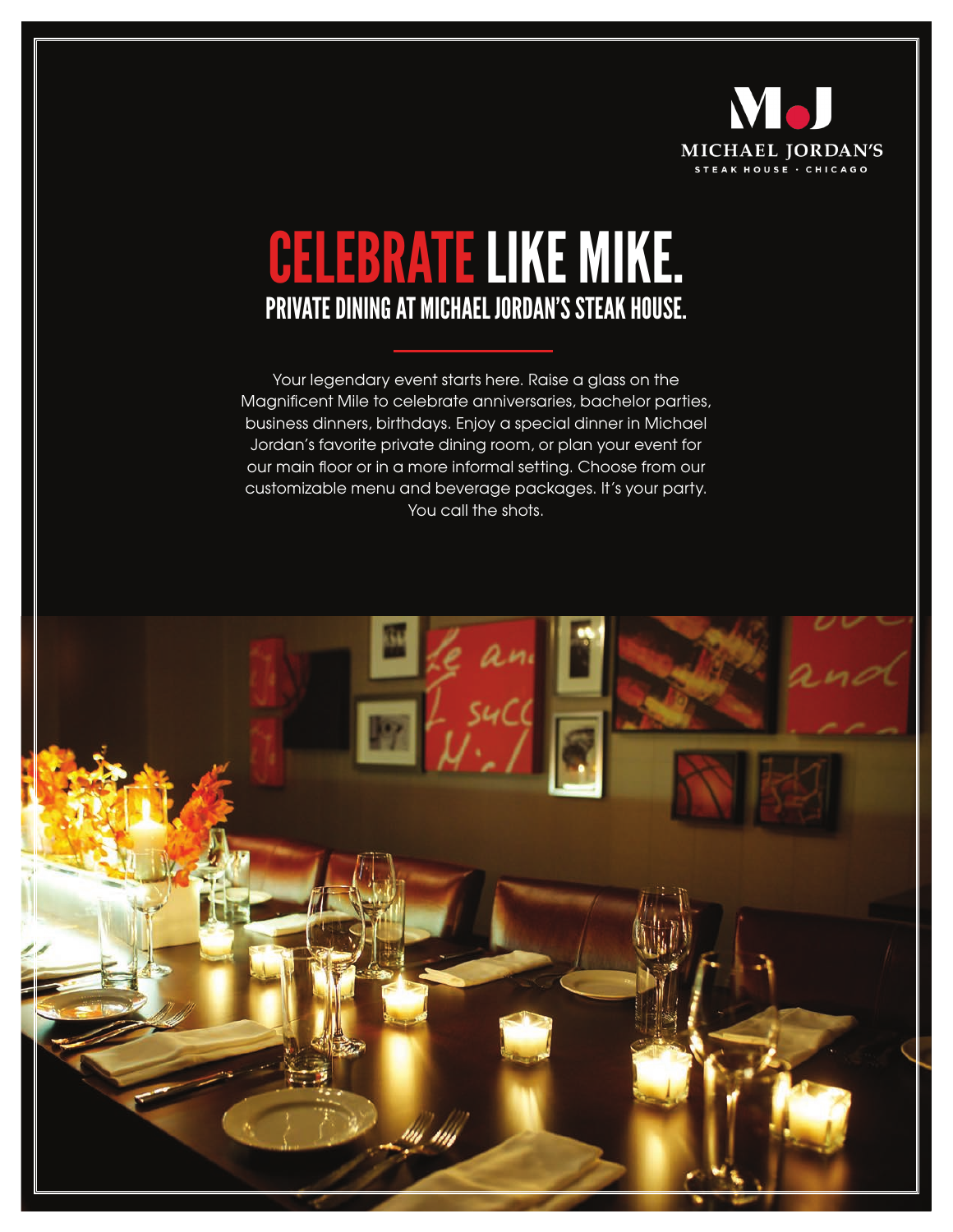

# Dinner Option 1

## \$100 Per Person

Package Includes Freshly Brewed Coffee and Tea

## APPETIZERS

Served Family Style

SIGNATURE GARLIC BREAD Wisconsin Roth Käse Buttermilk Blue Cheese Fondue

DOUBLE SMOKED BACON Maple Black Pepper Glaze, Watercress Purée

## SALAD

CAESAR Olive Oil Croutons, Grana Padano

## ENTRÉES

Your Guests' Selection the Evening of the Event. For parties of 30 or more, please select two entrées. Steak and fish will be cooked medium.

10oz. FILET MIGNON Bay Leaf Butter

FAROE ISLAND SALMON Meyer Lemon Butter

#### SLAGEL FARMS ROASTED CHICKEN

Buttermilk Marinade, Grilled Lemon

SIDES Served Family Style

BROWN BUTTER MASHED YUKON GOLD POTATOES

SEASONAL VEGETABLES

DESSERT Served Family Style

CHEF'S ASSORTED SIGNATURE DESSERTS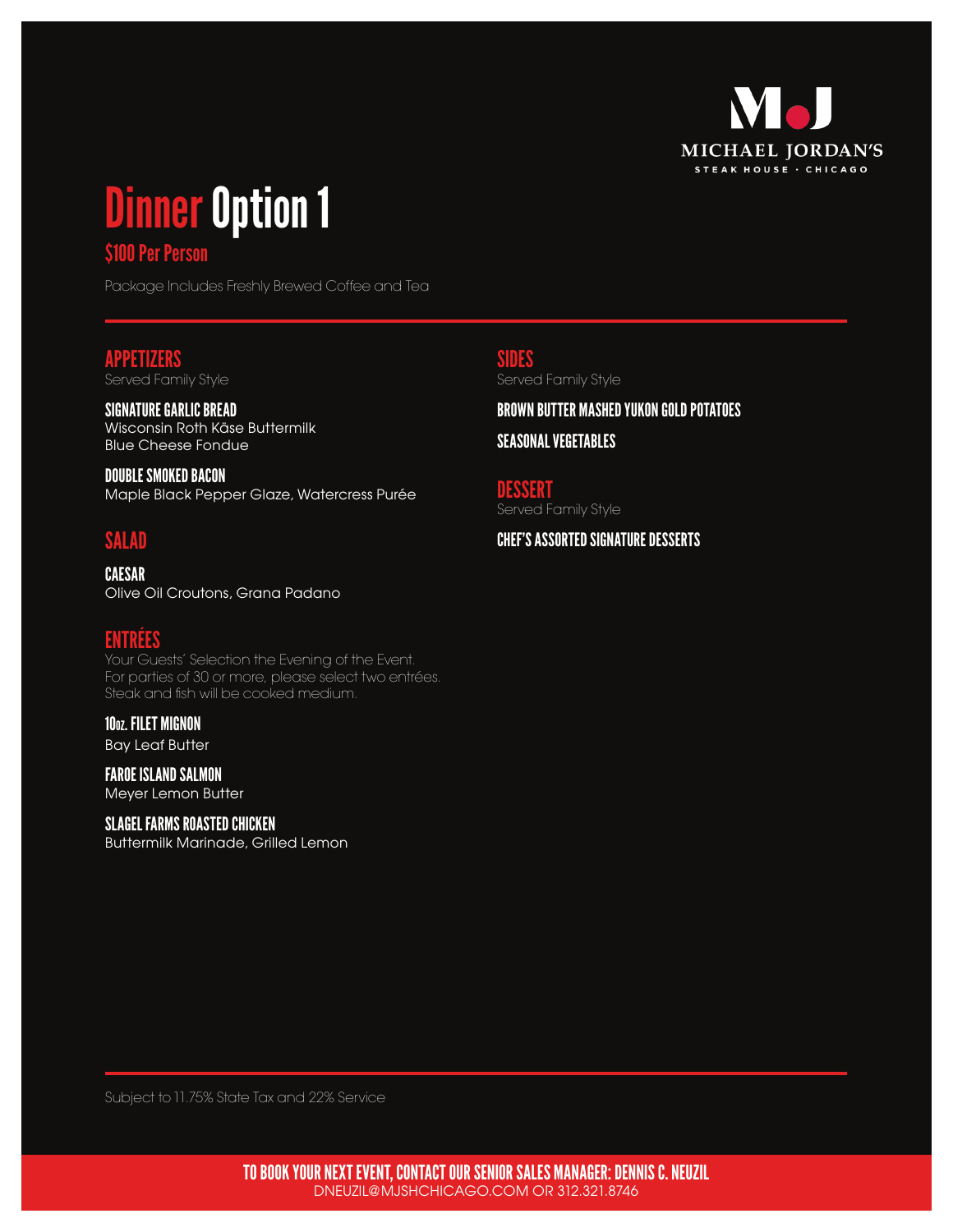

## Dinner Option 2

## \$110 Per Person

Package Includes Freshly Brewed Coffee and Tea

## APPETIZERS

Served Family Style

SIGNATURE GARLIC BREAD Wisconsin Roth Käse Buttermilk Blue Cheese Fondue

DOUBLE SMOKED BACON Maple Black Pepper Glaze, Watercress Purée

SHRIMP COCKTAIL Shaved Celery, Vodka Spiked Cocktail Sauce

SALADS Please Select One

CAESAR Olive Oil Croutons, Grana Padano

MIXED GREENS Champagne Dill Vinaigrette

## ENTRÉES

Your Guests' Selection the Evening of the Event. For parties of 30 or more, please select two entrées. Steak and fish will be cooked medium

10<sub>0Z.</sub> NY STRIP Bordelaise Sauce

10oz. FILET MIGNON Bay Leaf Butter

PAN ROASTED HALIBUT Romesco Sauce

SLAGEL FARMS PORK CHOP Bourbon Maple Glaze

SIDES Served Family Style

BROWN BUTTER MASHED YUKON GOLD POTATOES SEASONAL VEGETABLES

MAC & CHEESE

DESSERT Served Family Style

CHEF'S ASSORTED SIGNATURE DESSERTS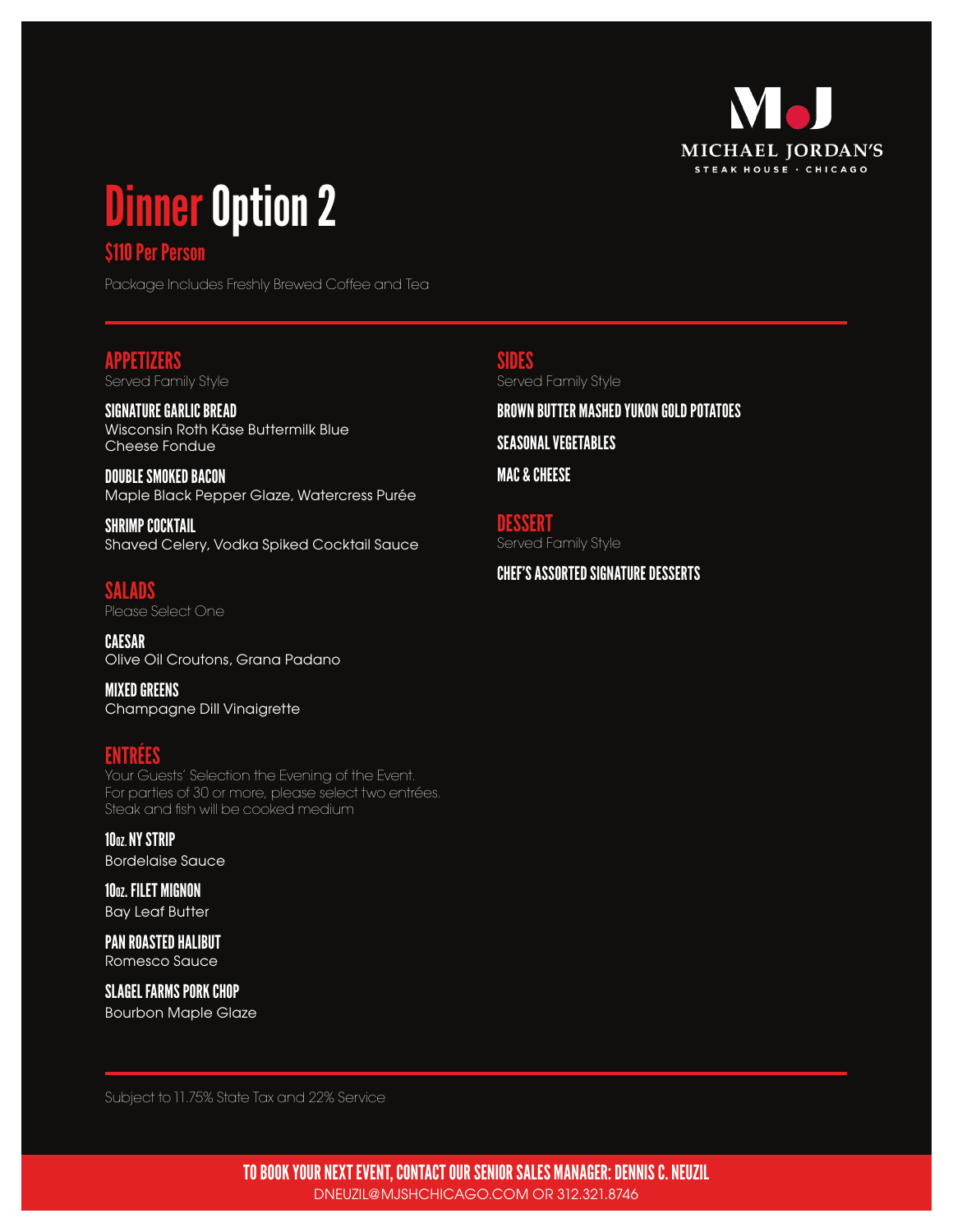

## Dinner Option 3

## \$150 Per Person

Package Includes Freshly Brewed Coffee and Tea

## APPETIZERS

Served Family Style

SIGNATURE GARLIC BREAD Wisconsin Roth Käse Buttermilk Blue Cheese Fondue

DOUBLE SMOKED BACON Maple Black Pepper Glaze, Watercress Purée

WAGYU MEATBALLS Ricotta, Sunday Gravy, Basil

TUNA CEVICHE Lime, Serrano Peppers, Tomato, Cilantro, Pickled Onion

## SALADS

Please Select One

MIXED GREENS Cucumber, Tomato, Sweet Onion, Champagne Dill Vinaigrette

MJ'S CHOPPED Bacon, Blue Cheese, Tomato, Pickled Onions, Cucumber, House Vinaigrette

SPINACH Granny Smith Apples, Diced Nueske's Bacon, Goat Cheese, Charred Sweet Onion Vinaigrette

## ENTRÉES

Your Guests' Selection the Evening of the Event. For parties of 30 or more, please select two entrées. Steak and fish will be cooked medium

2307 BONE-IN RIBEYE Linz Heritage Angus, Pickled Garlic

2007 KC STRIP Linz Heritage Angus, 30 Days Dry Age, Blue Cheese Butter

LOBSTER TAILS Two 6oz Warm Water Lobster Tails, Brown Butter, Lemon

SLAGEL FARMS PORK CHOP Chipotle Orange Glaze, Pickled Sweet Corn

#### SIDES Served Family Style

MASHED POTATOES Roasted Garlic Butter

BACON MAC & CHEESE Crisp Bacon, Grana, Sharp Cheddar, Mozzarella

ROASTED MUSHROOMS Roasted Garlic, Sherry & Thyme

CREAMED SPINACH Parmesan Crust

DESSERT Served Family Style

CHEF'S ASSORTED SIGNATURE DESSERTS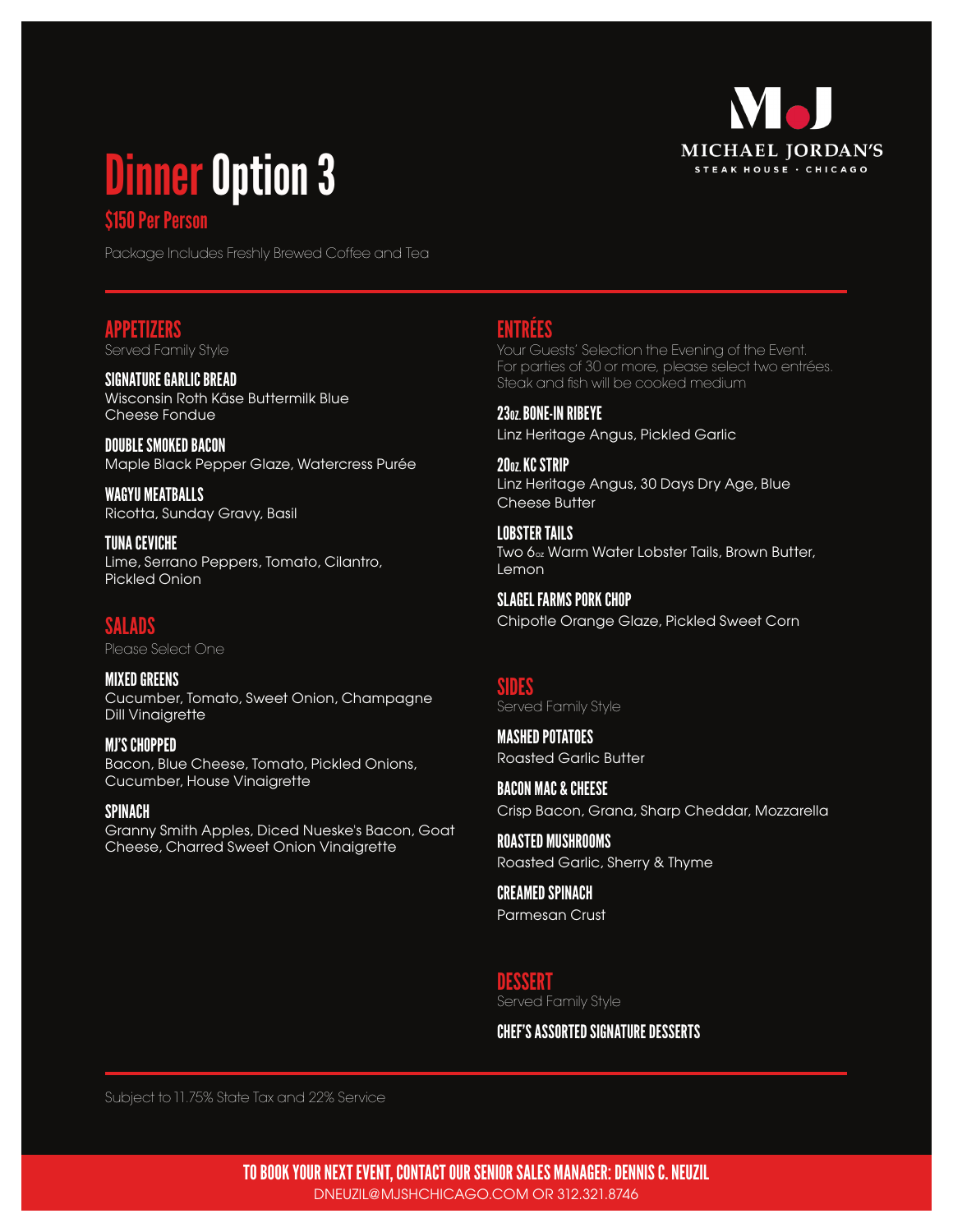

# Lunch Option 1

## **\$42 Per Person**

Package Includes Freshly Brewed Coffee, Tea and Iced Tea

### TO BEGIN

Served Family Style

## SIGNATURE GARLIC BREAD

Wisconsin Roth Käse Buttermilk Blue Cheese Fondue

## ENTRÉES

Your Guests' Selection the day of the Event. For parties of 30 or more, please select two entrées.

#### CHOPPED VEGETABLE & SEARED SHRIMP SALAD

Mixed Greens, Corn, Tomatoes, Cucumber, Sweet Onions

CHICKEN CAESAR SALAD Olive Oil Croutons, Grana Padano, Grilled Chicken

#### CAPRESE CHICKEN SANDWICH

Fresh Mozzarella, Basil, Blasamic Reduction, Hand Cut Fries

#### LOCALLY RAISED MJ BURGER

Blend of Chuck, Brisket & Short Rib, Hand Cut Fries

DESSERT Served Family Style

#### CHEF'S ASSORTED SIGNATURE DESSERTS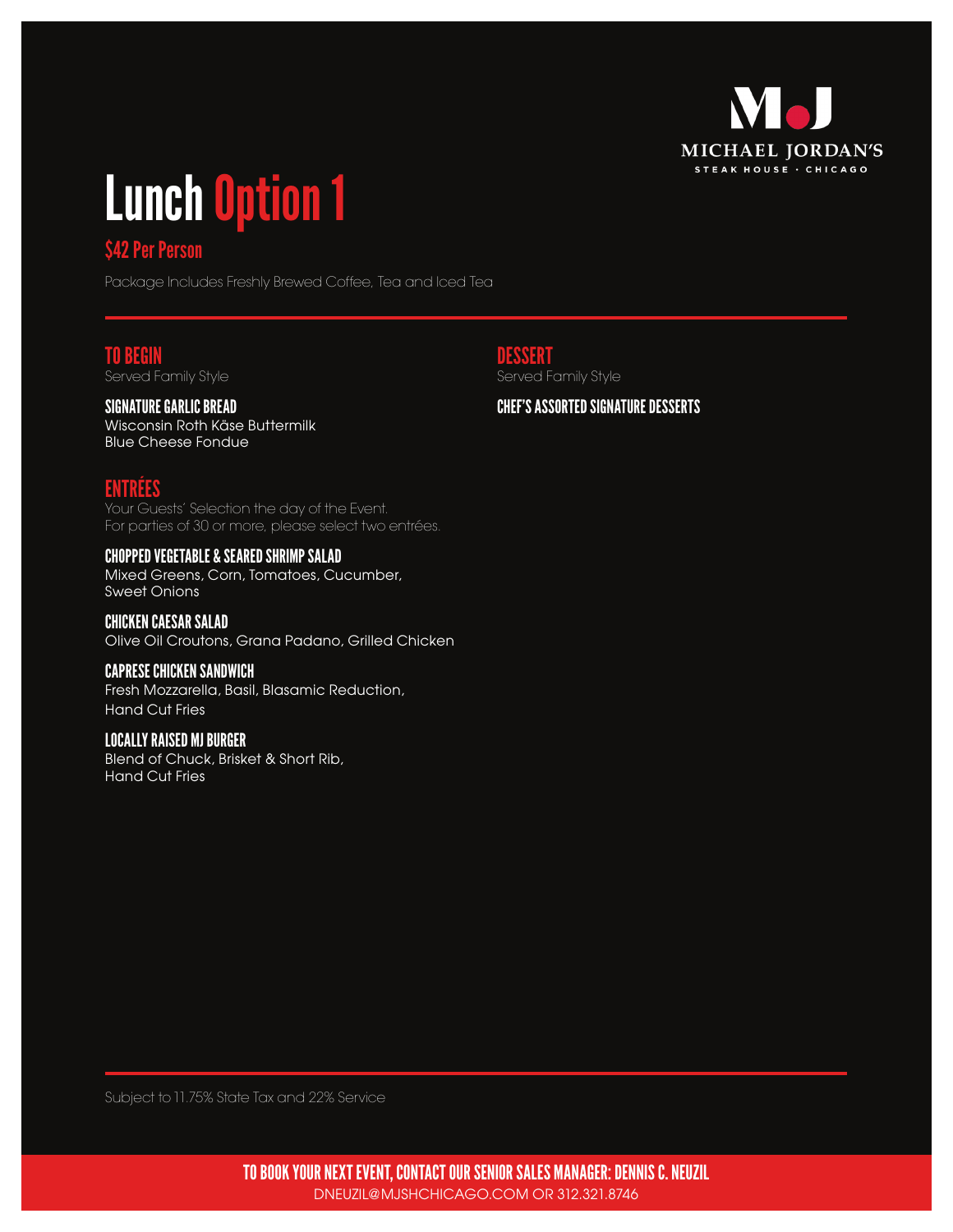

## Lunch Option 2

## \$60 Per Person

Package Includes Freshly Brewed Coffee, Tea and Iced Tea

#### TO BEGIN Served Family Style

SIGNATURE GARLIC BREAD Wisconsin Roth Käse Buttermilk Blue Cheese Fondue

## SALAD

CAESAR Olive Oil Croutons, Grana Padano

## ENTRÉES

*Your Guests' Selection the day of the Event. For parties of 30 or more, please select two entr*é*es. Filet & Salmon will be cooked medium.*

10oz. NY STRIP Bordelaise Sauce

FAROE ISLAND SALMON Meyer Lemon Butter

SLAGEL FARMS ROASTED CHICKEN Buttermilk Marinade, Grilled Lemon SIDES Served Family Style

BROWN BUTTER MASHED YUKON GOLD POTATOES CHEF'S SEASONAL VEGETABLES

DESSERT Served Family Style

CHEF'S ASSORTED SIGNATURE DESSERTS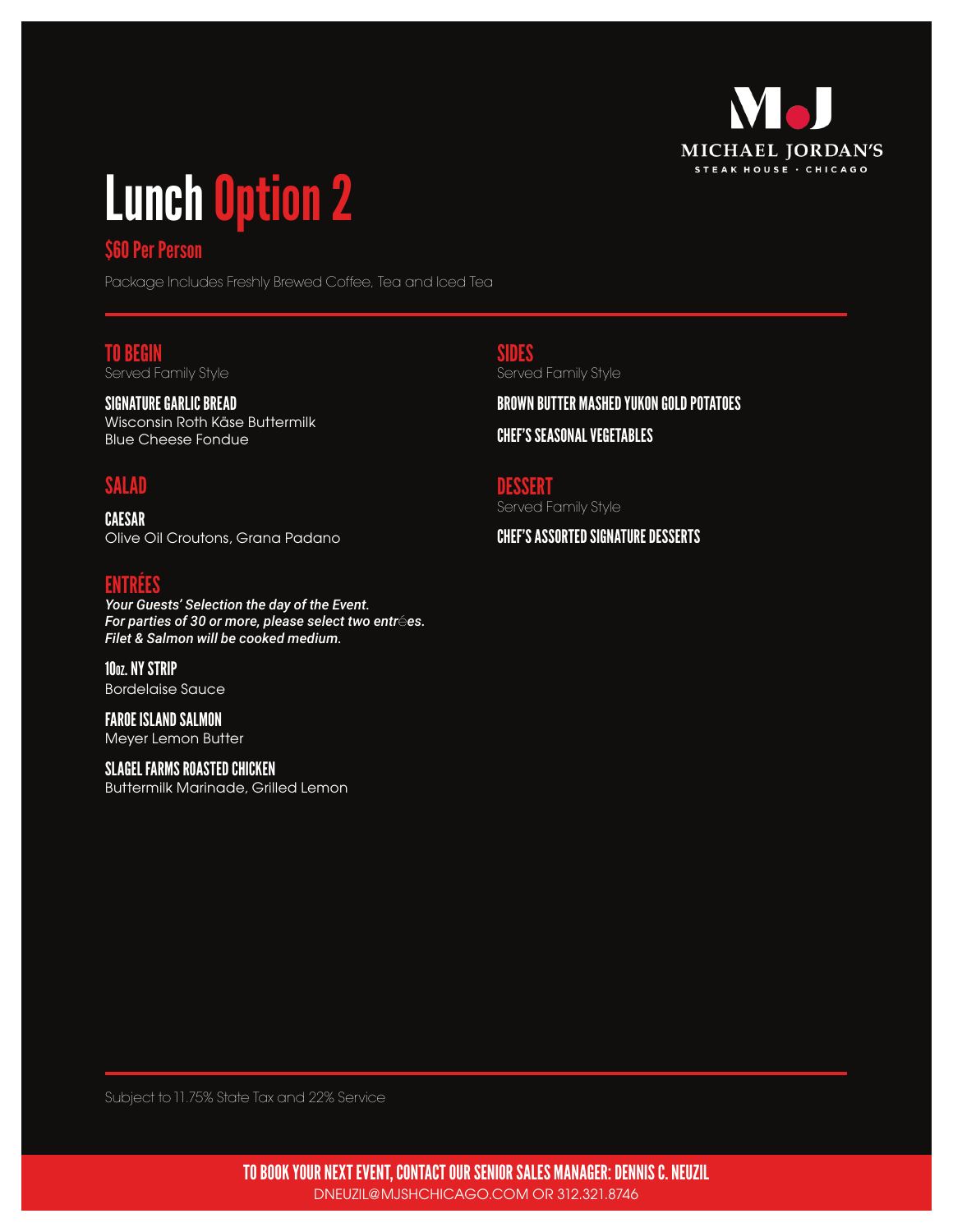

## Reception Hors D'oeuvres

BEVERAGE & BAR PACKAGES

## TRAY PASSED OR DISPLAYED HOR D'OEUVRES

Pricing is per piece, 20 piece minimun

Italian Beef Spring Rolls (7) Filet Mignon Slider (10) Shrimp with Bloody Mary Cocktail Sauce (8) Seared Tuna with Tapenade (7) Grilled Lamb Chops (15) Mini Crab Louie (10) Mini MJ Cheddar Burger (9) Grilled Shrimp with Romesco Sauce (7) Double Smoked Bacon Bites (7) Lobster Corn Hush Puppies (8) Garlic Bread Sticks with Blue Cheese Fondue (5) Chicken Caesar Salad Cups (6) Tataki Tuna with Organic White Soy (7) Oysters on the Half Shell (8) Mini Grilled Cheese with Tomato Bisque (7) Steak Tartare (8) Assorted Bruchetta (6) Assorted Flatbreads (5) Seasonal Soup Shots (7) Wagyu Meatballs (8)

## BEEF

SLICED PRIME NATURAL N.Y. STRIP 1LB (\$75)

SMOKED TENDERLOIN 5LB Trio of Sauces & Warm Rolls (\$310)

## STATIONED HORS D'OEUVRES

Price is per platter. Each platter serves 10 guests

PRIME SIRLOIN CARPACCIO Micro Arugula, Wisconsin Sheep's Milk Cheese, Pine Nuts 100.

ARTISANAL CHEESES Selection of Local Cheeses, Nuts and Dried Fruit 180.

#### CHARCUTERIE Selection of Assorted Cured Meats, Whole Grain Mustard, Cornichons, Fresh Bread 220.

SHELLFISH PLATTER Shrimp, Crab, Oysters, Lobster, Trio of Sauces 550.

## SWEET DISPLAYS

Price is per platter. Each platter serves 10 guests

Fresh Seasonal Fruit 150. Chef's Seasonal Selection of Desserts 220.

## SWEET BITES

Pricing is per piece, 15 piece minimum

Bourbon Milkshake 6. Goat Cheese Cake w/ Strawberries & Black Pepper 8. Deconstructed Signature 23 Layer Chocolate Cake 8. Bittersweet Chocolate Ganache Tarte with Cherry Jam **6.**